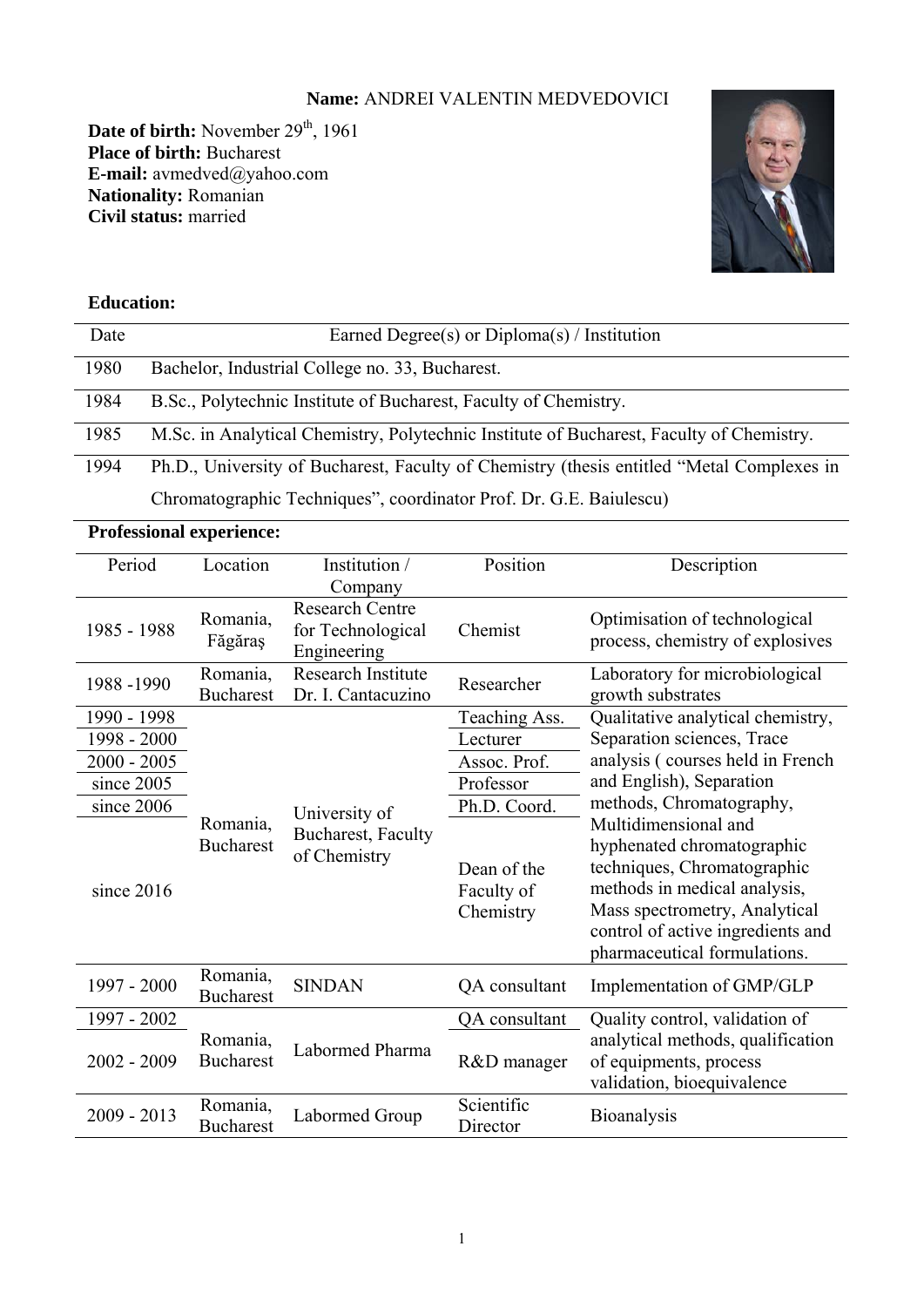#### **Study grants:**

| Period      | Institution         | Position                                              | Description                                          |
|-------------|---------------------|-------------------------------------------------------|------------------------------------------------------|
| 1991 - 1992 | University of Ghent | Ph.D.                                                 | Separation<br>metal<br>sciences,<br>complexes<br>and |
|             | (RUG), Belgium      | student                                               | applications in chromatographic techniques           |
| 1994 - 1996 | University of Ghent | Post                                                  | HPLC, SFC, GC/MS applications in                     |
|             | (RUG), Belgium      | environmental, food, chiral separation field;<br>Doc. |                                                      |
|             |                     |                                                       | Hyphenated techniques                                |

#### **Language skills:** *(1-Excellent; 5-Basic)*

| Language | Reading | Speaking | Writing |
|----------|---------|----------|---------|
| French   |         |          |         |
| English  |         |          |         |

**Membership of professional bodies:** Romanian Society of Chemistry

**Other afiliations:** 2011-2013 - Member of the National Center of Scientific Research (CNCS), Chemistry Comission; 2011-2014 - Member of the Chemistry and Chemical Engineering comission of CNADTCU; 2016 - 2019 - Member of the Chemistry Comission of CNATDCU; 2011-2015 and 2019-2023 - Member of the Senate of the University of Bucharest.

**Awards:** C.D. Nenitescu award of the Romanian Academy, December 2009; Gh. Spacu award of the Romanian Society of Chemistry, June 2019.

**Associate editor:** since 2014 - Journal of Liquid Chromatography & Related Technologies (Taylor & Francis Group, U.S.A.) – ISSN 1082-6076.

**Editorial board member:** Bioanalysis (Future Science Ltd., U.K.) – ISSN 1757-6199.

**Advisory board member for journals:** Journal of Chromatography A, Analytica Chimica Acta, Analytical Chemistry, Food Chemistry, Journal of Chromatography B, Journal of Pharmaceutical and Biomedical Analysis, Analytical Bioanalytical Chemistry, Chemolab, Chromatographia, Drug Research, Analytical Letters, European Journal of Pharmaceutics and Biopharmaceutics, International Journal of Environmental Analytical Chemistry, Journal of Medicinal Plant Research, Scientia Pharmaceutica, Journal of Separation Science, Revue Roumaine de Chimie; Revista de Chimie, Studia Universitatis Chemia UBB.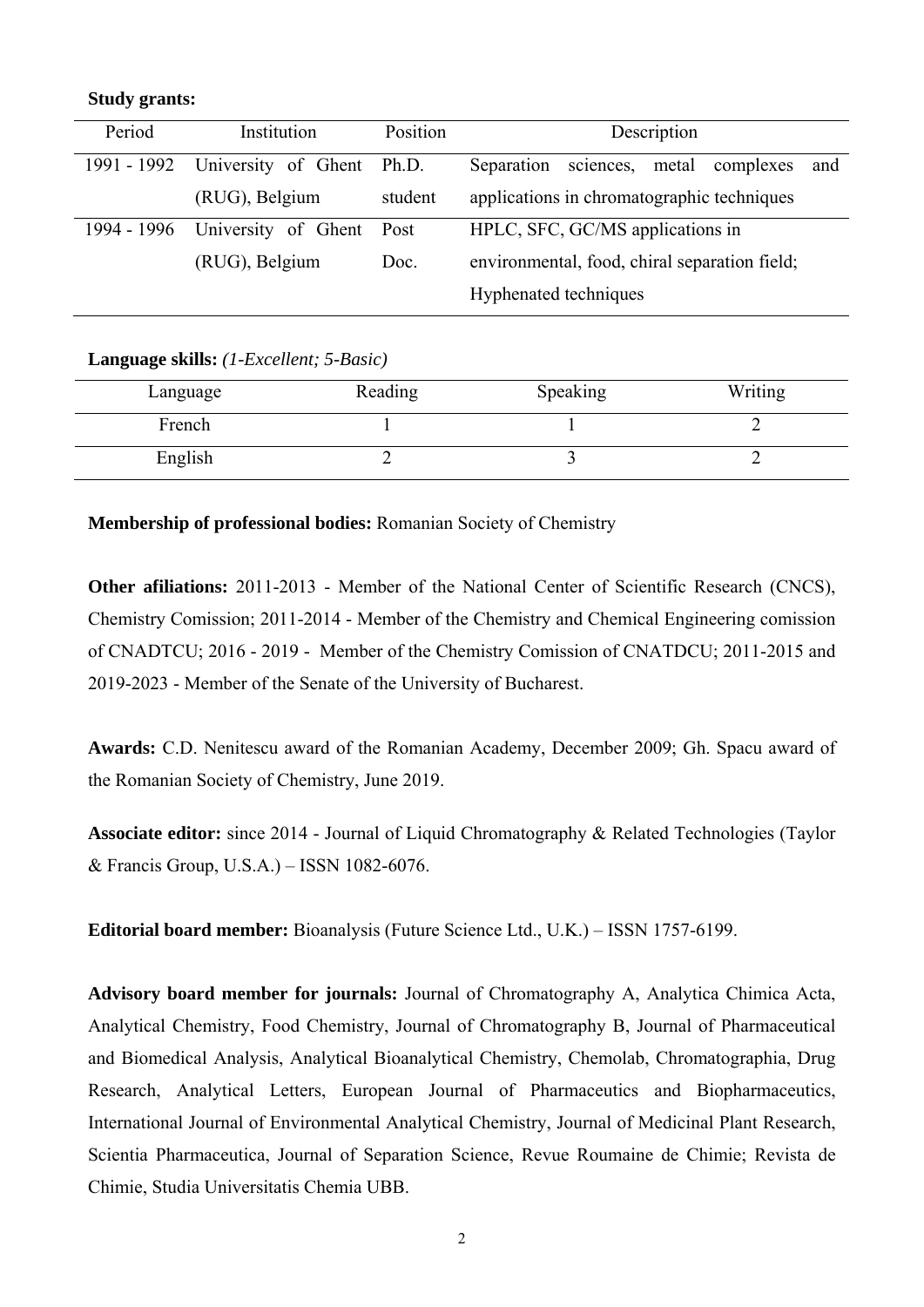| # | <b>Period</b>  | <b>Institution</b>                     | Domain                        |
|---|----------------|----------------------------------------|-------------------------------|
|   | Aug.-Oct. 1997 |                                        | On-line SPE/HPLC or SFC       |
| 2 | Aug.-Oct. 1998 | Research Institute for Chromatography, | <b>SFC/SFC/UV</b>             |
| 3 | Aug.-Oct. 1999 | Kortrijk, Belgium                      | SFE/GC/MS                     |
|   | Aug.-Oct. 2000 |                                        | SFC/MS of polysaccharides     |
|   | Aug.-Oct. 2001 |                                        | SFC/MS in Pharma applications |

#### **Other relevant information:** invited scientist

**Competence profile:** Separation sciences; Sample preparation (LLE, SPE, SPME, SFE); Chromatographic techniques (HPLC, PC-SFC, CGC); Detection in chromatographic techniques (DAD, FLD, RID, ELSD; MS and MS/MS); Automation in chromatography (on-line SPE/HPLC); Multidimensional/comprehensive chromatography (LC/LC; LC/GC; SFC/LC); Hyphenation in separation techniques (LC/MS-MS, SFC/MS-MS, CGC/MS); Development and validation of separation methods; Qualification of the analytical instrumentation; Application fields: bioanalysis, pharmaceuticals, environmental, food chemistry.

# **Participation to projects:**

1. Short term expert for the project "Appui technique du Département de Toxicologie de l'INCC en vue de l'accréditation ISO 17025", Alger, Algeria, as part of the action EuropeAid/12917/D/SER/DZ.

2. Team member, Project PN-II-ID-PCE-2012-4-0651, period 2012-2015.

3. Team leader, Project PN II\_ID\_PCE\_2011\_3\_0152, period 2011-2014, entitled "Large volume injection of diluents non-miscible with the mobile phase in HPLC".

4. Team manager/Chemistry Section, EPTISA Projectos Internationales S.A., for EU Phare (Europe Aid/115101/D/SV/RO/1 – Strengthening of the institutional and administrative capacity of MoH to adopt and implement the acquis communautaire in the field of water and health related risks", 2004- 2005).

5. Training responsible, subcontract no. 540789, Project Phare RO, 2004/IB/Ag-01, Ministry of Agriculture, 2004.

6. Team member, Leonardo DaVinci Project ("Training Module for Environmental monitoring and pollution control", RO-02BFPP-141004, coordinator Prof. Dr. A. Danet, Univ. of Bucharest, 2004).

7. Team member, CEEX project 107/09.10.2006 ("Nanostructurate azopolymers and their application in microelectronics and biology", coordinator Prof. Dr. N. Hurduc, Tech. Univ. Gh. Asachi, Iasi).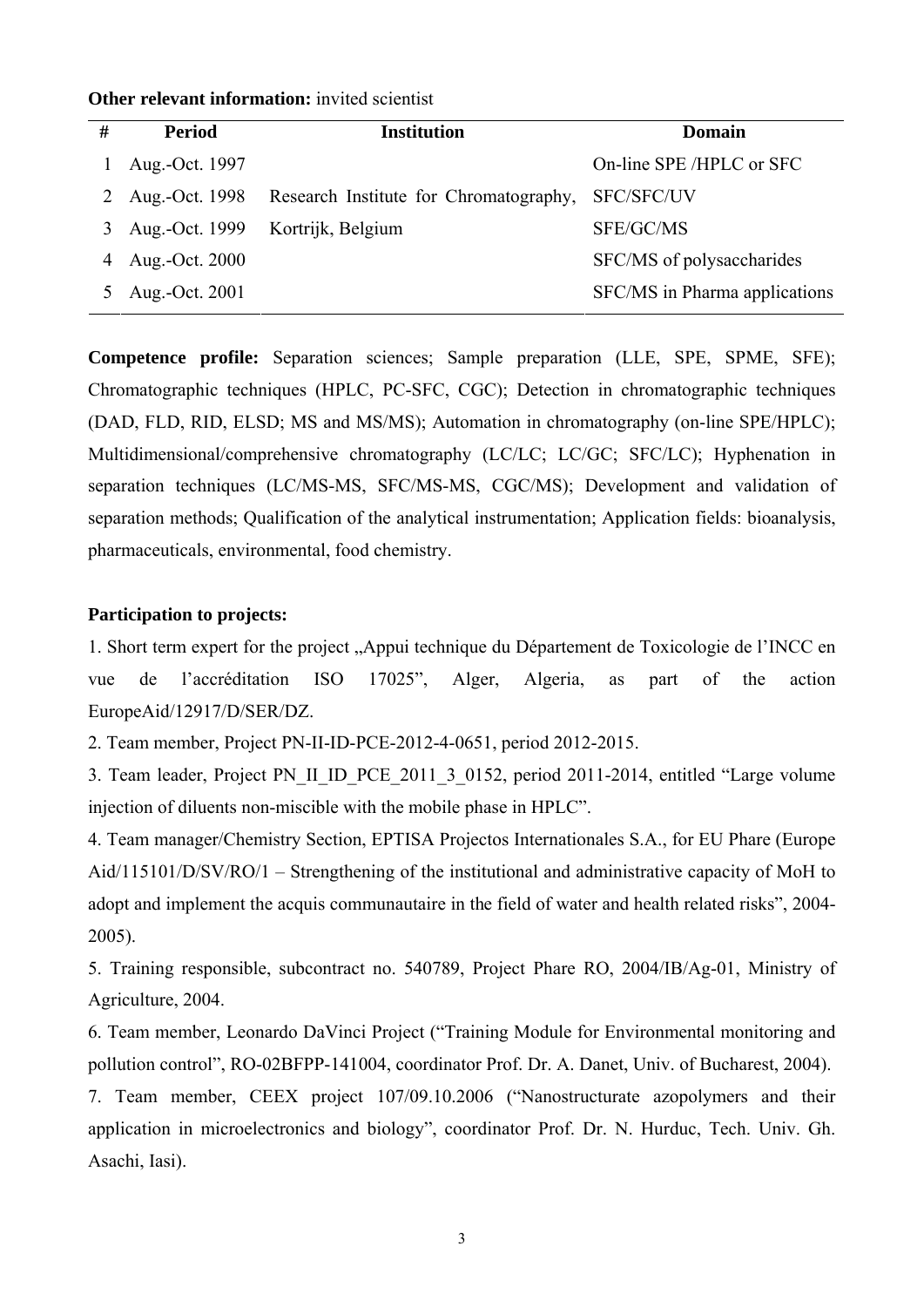8. Project manager, contract 927/02.12.2004 between Labormed Pharma and the University of Bucharest.

9. Bioanalytical study director for *75 bioequivalence studies* for generic pharmaceutical products with oral administration at Labormed Pharma, Bucharest, Romania.

| #              | Beneficiary                                                       | <b>Training Title</b>                                                                 | Date             |
|----------------|-------------------------------------------------------------------|---------------------------------------------------------------------------------------|------------------|
| 1              | Coca-Cola Romania s.r.l.                                          | New trends in GC                                                                      | Ian. 2004        |
| 2              | Coca-Cola Romania s.r.1                                           | Gas Chromatography – system qualification and<br>method validation                    | Oct. 2006        |
| $\overline{3}$ | Regia Apele Romane                                                | Chromatographic methods in water control                                              | Dec. 2007        |
| 4              | Inspectorate for Public<br>Veterinary Health<br>Bucharest (ISPVB) | Basic aspects in chromatographic techniques.<br>Applications in food quality control. | May 2005         |
| 5              | Zentiva (Sanofi Aventis)<br>Romania                               | Chromatographic Methods                                                               | Nov. 2010        |
| 6              | Sindan, Romania                                                   | Revisiting liquid chromatography from a highly<br>regulated perspective               | Sept. 2013       |
| 7.             | Swisscaps, Cornu,<br>Romania                                      | Metode cromatografice de separare                                                     | <b>July 2014</b> |
| 8.             | Regia Apele Romane                                                | Aspecte fundamentale în spectrometria de masă                                         | <b>July 2015</b> |
| 9.             | Labormed Pharma -<br>Alvogen                                      | Controlul analitic al formelor farmaceutice cu<br>administrare orală                  | <b>July 2018</b> |

**Trainer:** *(training sessions having duration between 3 and 5 days, as a single trainer)*

### **Publications:** *ISI indexed: Number - Journal Titles:* **134**

Revue Roumaine de Chimie - 16; Biomedical Chromatography - 11; Journal of Liquid Chromatography & Related Tehnology - 10; Journal of Pharmaceutical and Biomedical Chromatography - 10; Analytical Letters - 7; Bioanalysis - 5; Journal of Chromatography A - 5; Journal of Chromatography B - 5; Chemia Analityczna - 4; Expert Opinion in Drug Metabolism and Toxicology - 4; Microchemical Journal - 4; Talanta - 4; Encyclopedia of Analytical Science -4; High Resolution Chromatography & Chromatography Communications - 3; Journal of Separation Science - 3; Analytical Methods - 2; Annali di Chimica - 2; Journal of Cultural Heritage - 2; Journal of Microcolumn Separations - 2; Water Research - 2; LC-GC Europe - 2; Acta Endocrinologica - 1; Advances in Chromatography - 1; Arzneimittel Forschung Drug Research - 1; Catalysis Today - 1; Central European Journal of Chemistry - 1; Chemistry a European Journal - 1; Chirality - 1; Chromatographia -1; Comptes Rendus Chimie - 1; European Journal of Drug Metabolism and Pharmacokinetics -1; European Neuropsychopharmacology - 1; Farmacia -1; Heritage Science - 1;